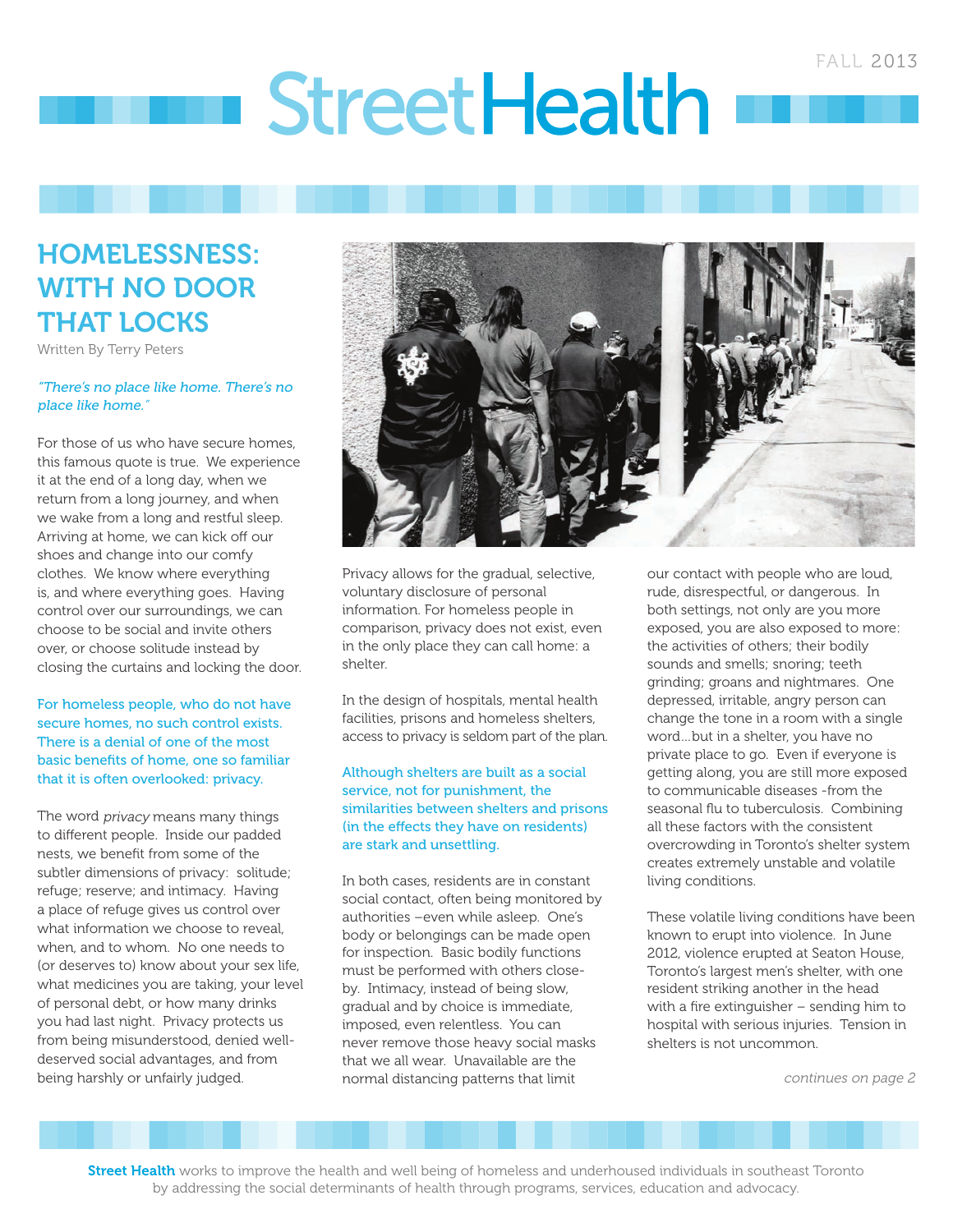# HOMELESSNESS: WITH NO DOOR THAT LOCKS

continued from page 1

Street Health and many other homelessness advocates continuously say that Toronto's shelter system is underresourced, over-burdened and unsafe.

Since early 2012, Street Health has participated in city consultations for the planning and redevelopment of the Seaton House men's shelter. Located on George Street, in Toronto's downtown east side, this shelter presently houses 534 residents. However, the existing structure, built in 1959, is overcrowded, crumbling, and ill-equipped to meet the needs of its expanding and aging clientele. Of the various redevelopment plans being considered, the city's favoured option includes 96 emergency shelter beds and 162 long-term care beds. If adopted, this plan would mean the loss of 440 shelter spaces, with no existing alternative for the men who currently live there. With demolition planned for early 2014, construction of new buildings not scheduled until 2017, long waiting lists for scarce affordable housing, and an



overwhelmed shelter system – where are vulnerable citizens going to go?

Here at Street Health, in addition to providing nursing care, ID replacement, mental health support, and basic clothing and hygiene supplies, we also devote consistent and concerted advocacy efforts to help improve the living conditions of vulnerable citizens who are too often unheard.

We will continue to listen to clients' concerns, and bring ideas to our

meetings with other agencies and consumer-advisory panels. It is on behalf of clients that we advocate, because as American author and poet Maya Angelou once said,

The ache for home lives in all of us, the safe place where we can go as we are and not be questioned.

Please visit our blog at http://blog. streethealth.ca/ to read the full article.





Street Health periodically hosts large meals in the community. We are looking forward to our first community Holiday party on December 5th!

## ANNOUNCEMENT!

On Thursday December 5th, Street Health will be hosting a holiday party for the homeless community! Roast turkey and all the trimmings will be served by Jewell Catering.

The event will take place at the All Saints Church, at 315 Dundas St East at noon. We are expecting over 400 people from the community to attend. Thank you so much to our generous sponsor Janssen Inc for making this special day possible!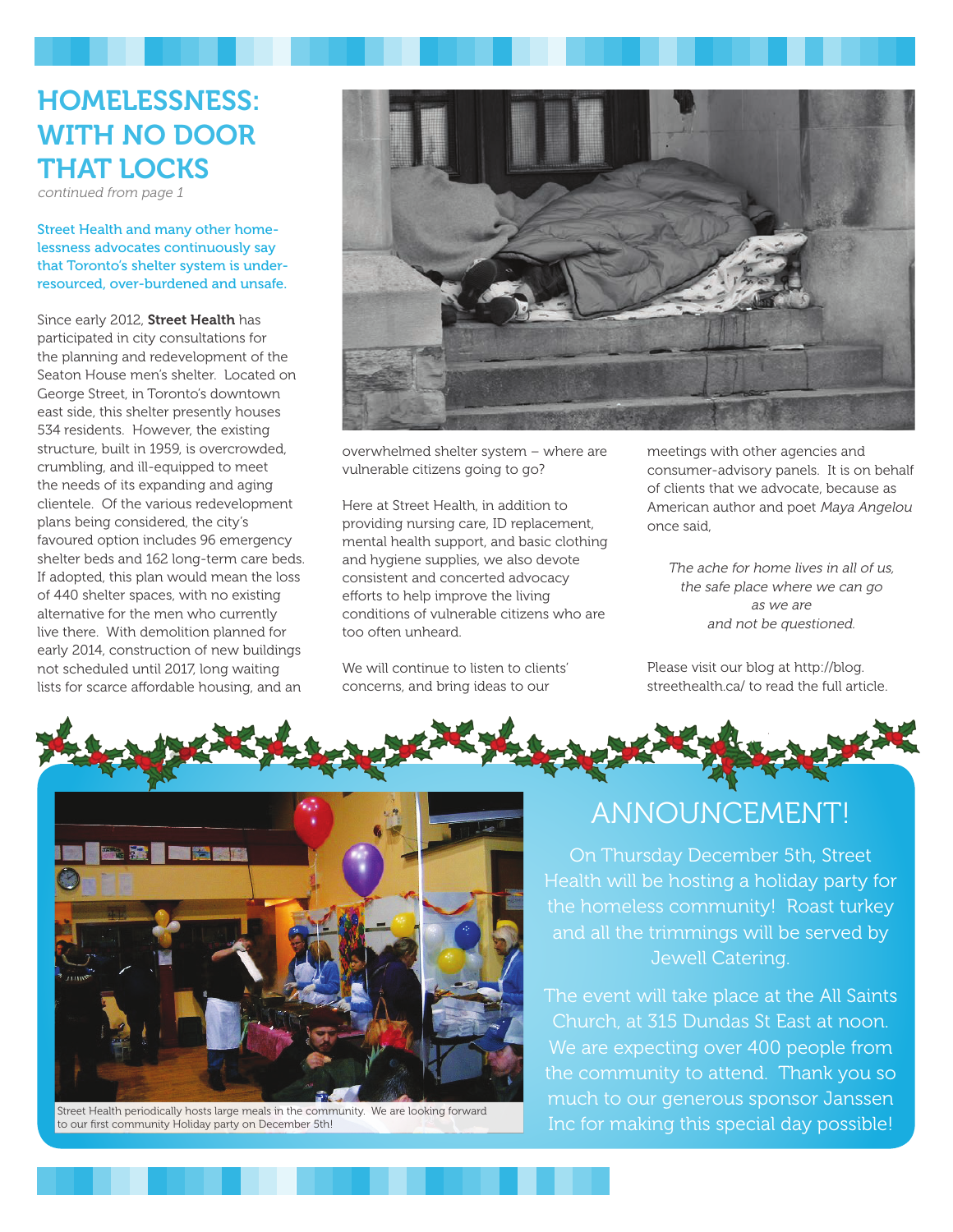

A Loving Embrace: Lisa Horseback Riding 2012

# STREET HEALTH MOURNS A FRIEND AND PEER

Lisa was a longtime member of the harm reduction peer team at Street Health and was well known to many members of our community having been a longtime resident of our downtown neighborhood. Lisa was passionate about women's rights and marched for Reclaim the Streets and Take Back the Night, at which she proudly participated carrying banners.

Lisa was a strong, determined and resilient individual who was featured in two short films about peer programming. In one of the films there is a scene in which she talks about outreach and describes how she just wanted to give them (outreach clients) a big ol' hug and let them know that someone cares whether they live or die. This moment embodies who she was, and in it you feel both her pain and resolve.

Lisa also had a special love for animals – it didn't seem to matter: cat, dog, or horse, she LOVED animals. Lisa would always come on the horseback riding trip every year with the woman's drop-in. She would typically choose the biggest horse and gallop like the wind. She died this year just before our trip, so we brought pictures of her and taped one to the back of the bus drivers' seat so she could hang out with the women on the way. That's when someone noticed a pair of glasses under a seat. We retrieved

them – they didn't belong to anyone and looked just like the glasses Lisa wore. Oddly we weren't terribly surprised by this, we knew she'd be there somehow some way – watching over us and riding like the wind.

Lisa's friends and peers remember her with love:

Lisa will forever be a part of this community, because she will forever have a place in our hearts.

Lisa as a peer outreach worker was able to gain back her self-respect, her pride, her dignity: and proved to herself that she could do whatever she put her mind to.

Being able to share her knowledge of street life and all that goes with it gave Lisa a way to give back to her community in a powerful positive way.

Lisa told us a story about a young girl who has lost her way and ends up on the corner. Lisa tells us how she gave the girl "a big old hug" a hug that made a change, a hug that said I care. That hug came from Lisa's heart – a heart that was full of compassion for her fellow human beings.

Lisa used that heart on all of us – Let's just give everyone a big old hug for Lisa.

## A BICYCLE FOR STEVEN

Here at Street Health, several of our housed clients travel from the outskirts of Toronto each day to access our services. Clients who received care while living on the streets or in a shelter downtown often build a bond with their nurse or community mental health worker, and it is vital that this support continues even after a person finds permanent housing. A strong support network is the key to maintaining housing for people who have experienced homelessness. Often a client will have a bicycle that they ride several miles per day in order to access services. Biking can often be therapeutic and provides a sense of freedom for all people, not just those struggling with mental health issues.

Recently, a long time client named Steven had his bike stolen. Steven has traveled each day from east Scarborough to meet with his care givers here at Street Health. In fact, it was rare to see Steven off his bicycle. Steven was devastated and turned to Street Health for help. Our staff were very concerned that Steven would no longer be able to get around, and worried about Steven's well-being.

The very next day, a staff member arrived at work pushing her son's previously used bike to give Steven. He was so thrilled and overwhelmed by this generosity, gushing over what a nice bike it was. Later that day, a second staff member offered to tune up the bike for Steven so that it would run like new. Steven left our office that day with a huge smile on his face.

These small acts of kindness show how the amazing staff at Street Health often go out of their way to help a person in any way possible.

## OUR PROGRAMS & SERVICES

Nursing Outreach Mental Health Support I.D. Replacement and Storage Harm Reduction **Advocacy** Research **Education**